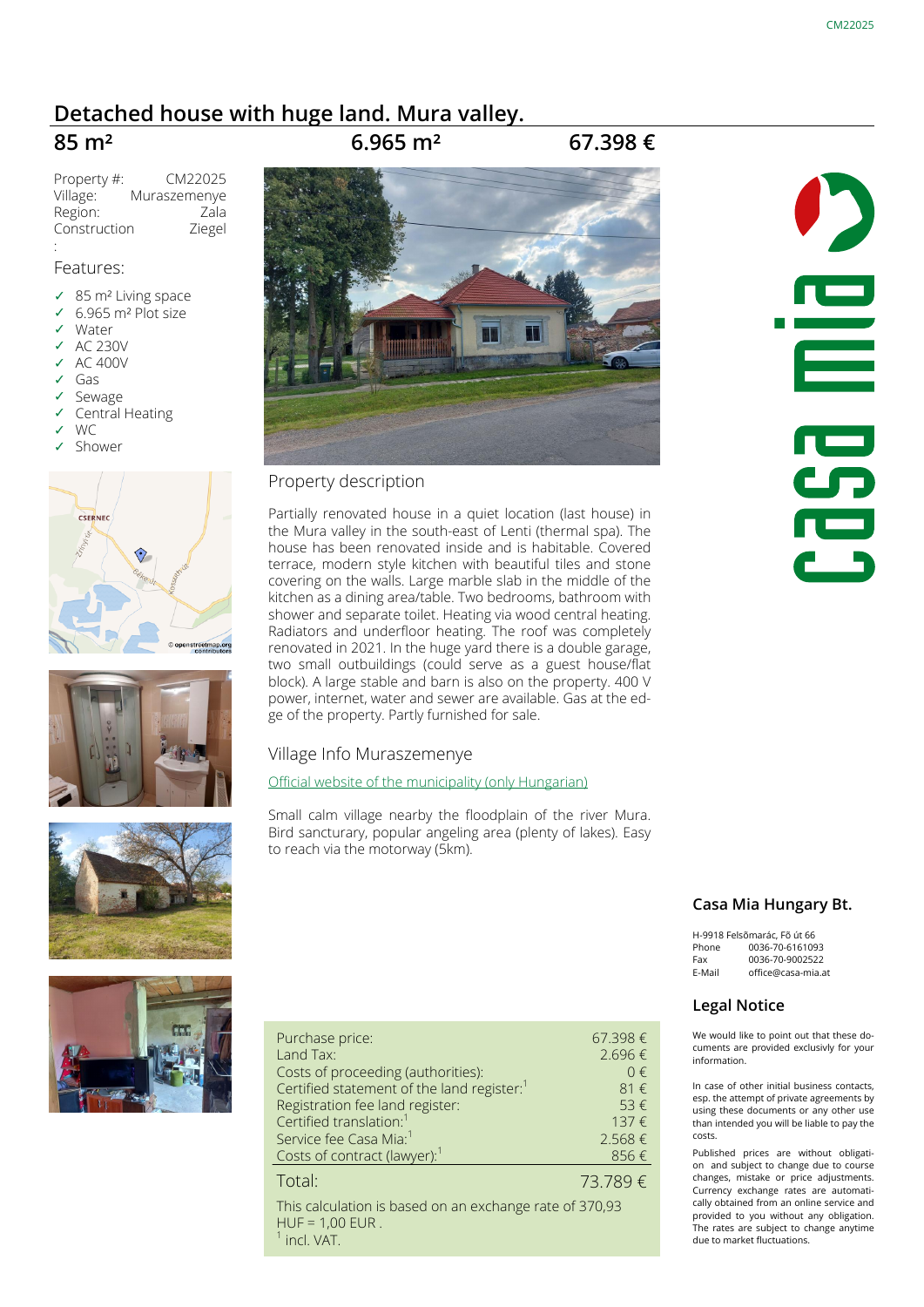# Most Important: The Land Register.

In Hungary the acquisition of land must be in writing and be countersigned by a lawyer or public notary. The transfer of ownership ends with the entry in the land register. The registration of title in the Land Register is also prescribed to the transfer of property. The land registration procedure will be started by the countersigning attorney and he represents both parties in it. The Land Registry has to end it in 30 days and adopt decision about the change of the ownership structure.

The legal purchase transaction, inclusive the note in the real estate register will be done by a lawyer of our confidence.

# Special Permission Needed For Non-EU-Citizens.

Non-EU-nationals are allowed to obtain the ownership of a non-farmland only with the permission of the competent county government. This letter of consent will be given, if the acquiring is not conflicting the interests of public interests and those of the local government. It's usually just a formality.

The period for completion is 30 days.

For Non-EU-citizens the acquisition of farmland (forest, field, orchard, vineyard, meadow) is forbidden.

# Costs Overview: The Basis For Your Decision.

If you have decided for a specific property after careful inspection, Casa Mia hands out a written Casa Mia a written offer, which lists exactly all cost of the purchase. This cost overview at the current exchange rate will show you exactly with what total cost you have to expect. We also discuss the terms of payment and offer you solutions that bring the ideas and interests of both parties under one roof.

## Contract With Or Without Authorization.

If you have enough time, you can sign a purchase agreement with a lawyer of our trust during your stay in Hungary. Advise and contraact in English.

In many cases, it's not possible to bring buyers and sellers at the same table in a short term. In this mandate is precisely defined, which property is on what terms Casa Mia on behalf of the customer to purchase. In this cases buyers authorize us with the management of the purchase.

In this mandate clarifys strictly, which object may be acquired at what price of Casa Mia on behalf of the buyer.

## Escrow Account For Mutual Protection.

Sometimes the purchase with foreigners takes longer than between Hungarians. In addition, you invest money in a foreign country whose customs may well differ from those in your home country. Therefore provide our lawyers their own, permanent attorney escrow account that the buyer pays the purchase price, which will only be paid if the buyer is registered as the new owner in the land registry. So the seller has a guarantee that the buyer has the purchase price and the buyer has the guarantee that his investment will not be misused. The attorney escrow account and its management are regulated by law.

## Deposit And Assumption Of Ownership.

The parties are fully free to design the sales contract but nobody likes waiting for money. That's why there are always special regulations around the (partial) payment of the purchase price and the ownership transfer (hand out of the keys). Often when signing a partial payment is agreed, the so-called Earnest Money or even equal to the purchase price paid in half and passed ahead in return the possession (keys). If there are no special agreements, the transfer of ownership takes place after land registration and simultaneously with the transfer of ownership.

# Priority Notice In The Land Register.

Immediately after signing the contract, the lawyer requested a Priority Notice in the Land Register. The Land Registry is not allowed to subscribe further contracts to the same object of this date. This prevents rogue machinations.

## Pre-emption Rights Are To Be Observed.

If the property is registered as a conservation area, the National Park Authority has a pre-emption right. In this case, our attorneys must also provide for the quitclaim deed of the National Park.

## The Judges' Decision Takes Time.

Provided that the payment of the purchase price will be made simultaneously with the signing of the contract, the land registration can take about one month. This period arises from the deadline for the Land Registry (30 days), the mail and the duration of legal processing. Casa Mia has no influence on the duration of the proceedings.



### **Casa Mia Hungary Bt.**

|        | H-9918 Felsõmarác. Fő út 66 |
|--------|-----------------------------|
| Phone  | 0036-70-6161093             |
| Fax    | 0036-70-9002522             |
| E-Mail | office@casa-mia.at          |
|        |                             |

#### **Legal Notice**

We would like to point out that these documents are provided exclusivly for your information.

In case of other initial business contacts, esp. the attempt of private agreements by using these documents or any other use than intended you will be liable to pay the costs.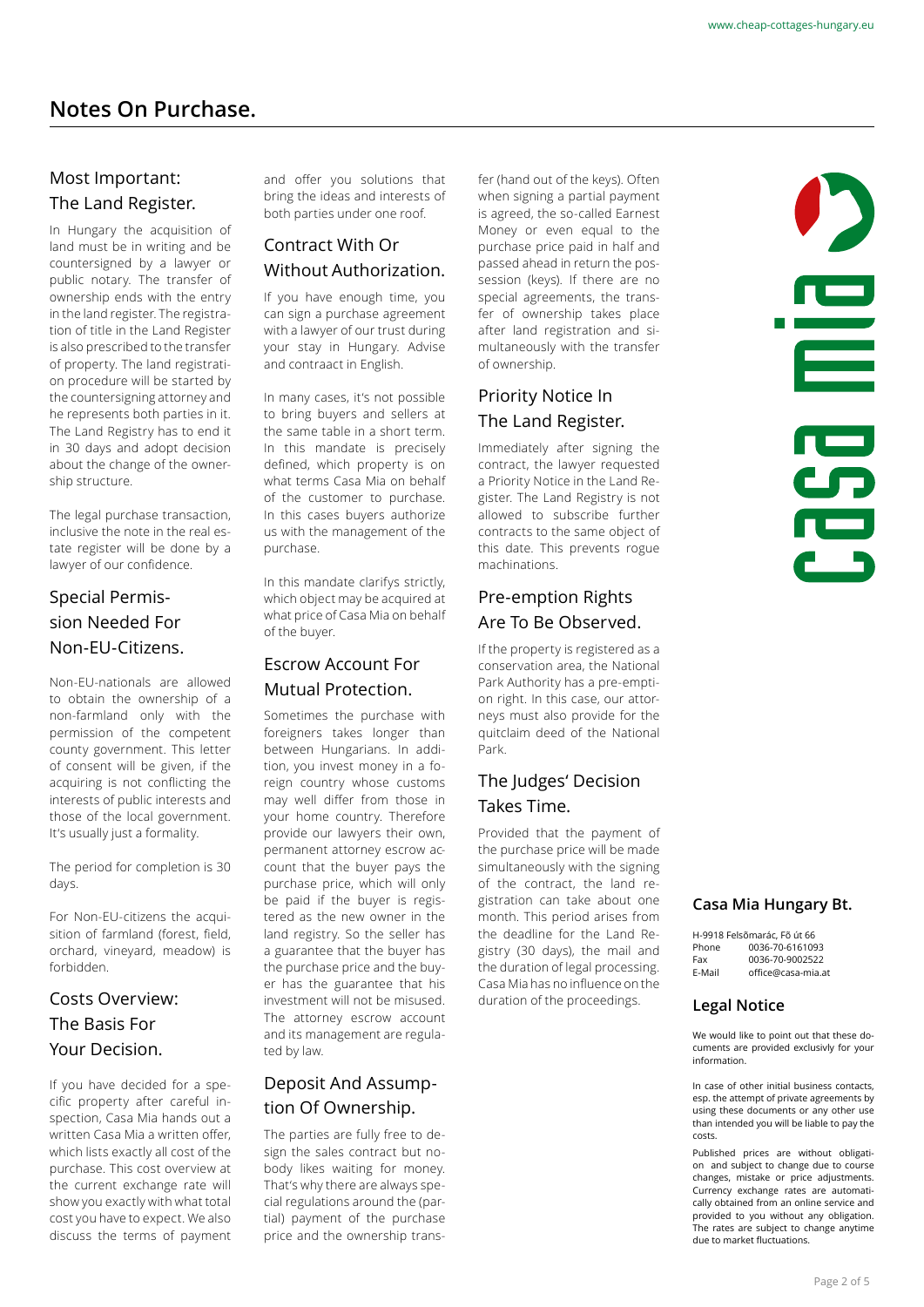# **Terms and Conditions.**

Version 20150801, Page 1 of 3

### 1. Scope of the general

### terms and conditions

The scope of the general terms and conditions apply to contracts concluded between the Casa Mia Hungary Bt. and natural persons or business associations with or without legal personality. The Casa Mia Hungary Bt. provides, accordingly the instructions of the client, with respect to the identified purpose, the purchase, exchange, lease, rent, usufruct, use, donation or lease of any house, land, or parts thereof (in general called an object). This includes the search for suitable land and the preparation and execution of these transactions.

### 2. Casa Mia´s data

Business name: Casa Mia Hungary Ingatlanhasznosító és Beruházó Betéti Társaság Abbreviated business name: Casa Mia Hungary Bt. Address: H-9918 Felsõmarác, Fö út 66. Number of company register: 18-06-105541 Court of registration: County Court of Vas as court of registration Tax number: 22128795-2-18 Statistical identify number: 22128795-7012-212-18 Phone: 0036-70-6161093 Fax: 0036-70-9002522

Each declarations mentioned in this general contract terms and conditions are only disclosed to Casa Mia Hungary Bt., if these were in written format, sent as offered letter and arrived at the firm's seat.

### 3. Conclusion of

### Contract

**3. a) Conclusion of the contract for purchase or rent.**

The properties offered by Casa Mia Hungary Bt. on its website, brochures, catalogs, price list, etc.) no means as a contract offer, but are merely an invitation to make a legally valid binding offer by the customer of the Casa Mia Hungary Bt. This Binding Offer may be issued in the native language of the prospective customers. On request, Casa Mia Hungary Bt. provides a corresponding form available on the website for downloading. Casa Mia Hungary Bt. may alter the solicitation of an offer at any time. The Casa Mia Hungary Bt. unfortunately can not guarantee, that the order of prospects can be actually satisfied accordingly the offer. It may happen, that the concerned object is no longer or is no longer available at the time of request. In this case we will be especially committed to providing alternative objects.

The contract comes through about acceptance of the offer by the Casa Mia Hungary Bt. This can be done by mail, fax, e-mail, or in any other written form. But it is sufficient, if Casa Mia Hungary Bt. does the order compilant the offer. Casa Mia Hungary Bt. shall acknowledge receipt of the offer immediately, but not later than within 7 days. In the absence of confirmation the binding offer will expire. This 7-day period may be extended if no confirmation of the binding offer can be overtaken by the absence of this seller. In this case, the Casa Mia Hungary Bt. have to inform the buyer in writing via email, fax or mail.

#### **3. b) Liabilities**

The final real estate purchase contract is concluded by the signature at a Hungarian lawyer or notary. The official language is Hungarian. Before signing the client receives a contract in his native language (or in the language of his choice) to the previous control by email, fax or by mail. Legally, the Hungarian version is binding. The foreign language versions are only for the buyer's inspection. The contract tranlator (lawyer/ translation) agency shall be liable for the correct translation.

The details about an object made with the diligence of a prudent real estate agent by Casa Mia Hungary Bt. For the accuracy of such information, which are based on information of the owner or a person entitled to dispose over an object, no guarantee can be given by Casa Mia Hungary Bt. The broker shall be liable to consumers notwithstanding the legal basis only for intent and gross negligence. Liability for slight negligence is excluded.

Real estate purchase contracts not subject to the provisions for Distance Selling Act contracts.

# 4. Legal matter of the contract (performance)

The subject of the contract is (brochures, catalogs, price list, webshop etc.) observed thoroughly in the solicitation of the offer. Of course Casa Mia Hungary Bt. can provide information on the exact characteristics of instructional land there. Casa Mia Hungary Bt. reserves the right to change the allowed invitation to treat before signing the contract at any time.

In many cases Casa Mia Hungary Bt. is in relation with other persons and companies, which can be taken on their part as agents to complete, to fulfill the contract concluded. For these individuals, the Casa Mia Hungary Bt. is liable as if they had acted themselves.

## 5. Service fee

### (Agency commission)

Casa Mia Hungary Bt. has a legal right to take agency commission in following cases: i **PO**<br>CO

#### **Casa Mia Hungary Bt.**

H-9918 Felsõmarác, Fõ út 66 0036-70-6161093 Fax 0036-70-9002522 E-Mail office@casa-mia.at

#### **Legal Notice**

We would like to point out that these documents are provided exclusivly for your information.

In case of other initial business contacts, esp. the attempt of private agreements by using these documents or any other use than intended you will be liable to pay the costs.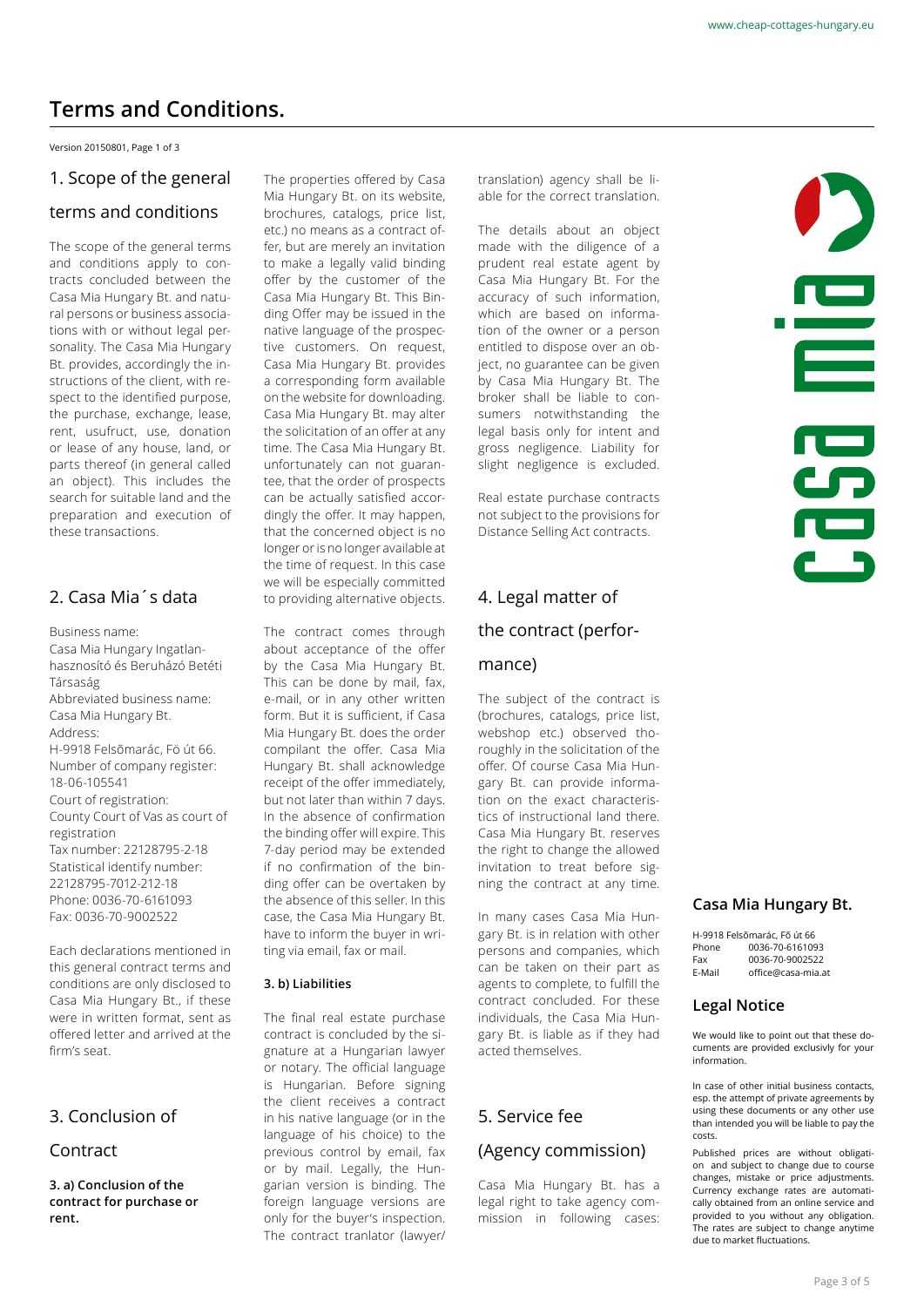# **Terms and Conditions.**

#### Version 20150801, Page 2 of 3

If the agreed legal transaction is concluded by a written declaration of intention through Casa Mia Hungary Bt., or If the parties enter into another transaction, by intercession of Casa Mia Hungary Bt (e.g. donation instead buying, leasing rather than buying) instead of the originally agreed contract type. If a person other than that provided for in the mediation agreement property (eg apartment instead of home) is made the subject of the contract by the transactions performed by the Casa Mia Hungary Bt contractors. If a transaction does not come with one mentioned by Casa Mia Hungary Bt prospective, but with a third party because it performs a statutory or contractual preemption, resale or a right. If the relevant person, agreed in the contract does not terminate the authority, but whose relatives or business association with their participation (and its legal successor, or caused by conversion business association, or whose leading officials, or members (and their relatives). If the person in accommodation requests a contract with another enclosed until after termination of the contract concludes also the above group of people, that was him still conveys during the contract existence of Casa Mia Hungary Bt. If the prospective buyer announces the possibility of concluding a legal transaction to a third party and this one closes the deal, the prospective buyer is liable for the agreed fee, if the third party refuses to pay. If the Contracting Parties are using Casa Mia Hungary Bt as a broker, even if they are already independently in contact at other levels.

### 6. Rate of agency

### commission

The basis for calculating the commission is always based on the actual purchase price of the property inclusive any expense, rental or lease price of the arranged plot, according to the number of parcels and the purchase agreements to be established. Side agreements of the contracting parties have no influence on the level of the service fee Casa Mia Hungary Bt. entiteld. The amount of commission is 3% of the purchase price, or minimum of € 1.000, - plus 27% VAT.

Casa Mia Hungary Bt is entitled to agree commissions with both parties of a legal transaction, or to ask from each group of the various Parties. The commission is due upon conclusion of the contract in cash. Changes in the method of payment must be in writing.

The amount of commission for brokerage other marketable rights is as follows: When calculating the broker's commission for lease of farmland, at main or sublet, other use or use contracts to any house, apartment, business premises, it depends on the duration of the contract:

For rent with max. 24month period 2 monthly rents (use charge) + 27% VAT. For rent with more than 24-month period 3 monthly rents (use charge) + 27% VAT

For not explicitly listed legal transactions the commissions are freely negotiated, but the amount is based on the calculation method above.

If you do not appear to view to real-estate in the agreed and fixed time on site personally or with authorized representative, Casa Mia Hungary Bt. is entitled to invoice 10000 HUF + 27% VAT hourly rate as well as accumulating charges.

# 7. Resignation of the

### contract

7. a) During the term of an Exclusive Agency Contract, only the client itself can convey the property, not even through an assigned third party. This prohibition also applies to the relatives of the client and the business associations with his participation. Casa Mia Hungary Bt. is replaced to place the propety accordingly under instructions of the client exclusively.

7. b) Does the client, contrary to the waiver, decide to give the property to another interested party, without notifying Casa Mia Hungary Bt. within the agreed period, a lump rate for breach of contract in the amount of commission in point 6 has to be paid.

7. c) If the Exclusive Agency Contract is terminated through no fault of Casa Mia Hungary Bt. by the contracting authority prematurely, a lump rate for breach of contract in the amount of commission in point 6 has to be paid.

7. d) The duration of Excklusive Agency Contracts resulting from the agreement concluded with the contract.

7. e) The General (non-exclusive) Agency Contracts are concluded for an indefinite period and may be dissolved with immediate effect at any time.

7. f) The client has to inform Casa Mia Hungary Bt. in writing, if he wants to terminate the contract or if he sold the property successfully itselfs immediately (within 3 working days). If he fails to do so, Casa Mia Hungary Bt., can charge a lump rate of 30,000 HUF + 27% VAT.

7. g) After the customer agrees a deal with a prospective costumer named by Casa Mia Hungary Bt. the commission is still legally due even if a cancellation of the contract occures.

The client also has to pay commission if the business contradict the general civil law principles (good faith), meaning that conclusion of the deal can not be established because the client delayed contrary to the previous negotiation process, failing to provide an explanation without important reason.

## 8. Withdrawal of the

#### contract

The consumer may rescind the contract within 14 days after signing the contract. This right of the consumer can be applied from that day on which he has concluded the contract. Casa Mia Hungary Bt. is obliged to refund payments made by the consumer on the benefits of Casa Mia Hungary Bt. not later than in 30 days after the resignation. Excluded from the repayment are business services (such as contracts) or fees (e.g. land register excerpts). Services which are attributable directly the Casa Mia Hungary Bt. (e.g. travel expenses, working time) may be charged only in the actually incurred amount and reduce the repayment. The consumer bears the cost of remittances back recoverable sum, beyond that nothing comes at his expense. The advice of cancellation can be in free writing, by email, fax or even be made orally with written counter-confirmation. Casa Mia Hungary Bt. provides on its website an appropriate form available for download.

Only the relation between the customer and Casa Mia Hungary Bt. is regulated by the Conditions of Use. Purchase contracts themselves are usually concluded between two natural persons (parties). There is no right of withdrawal. The right of withdrawal can not be exercised under the following conditions: If the consumer has expressly requested as principal premature action within the withdrawal period. If the contract was concluded in the offices of Casa Mia Hungary Bt.

Fluctuations in fees or service lines, which are caused by exchange rates and not lying within the control of the